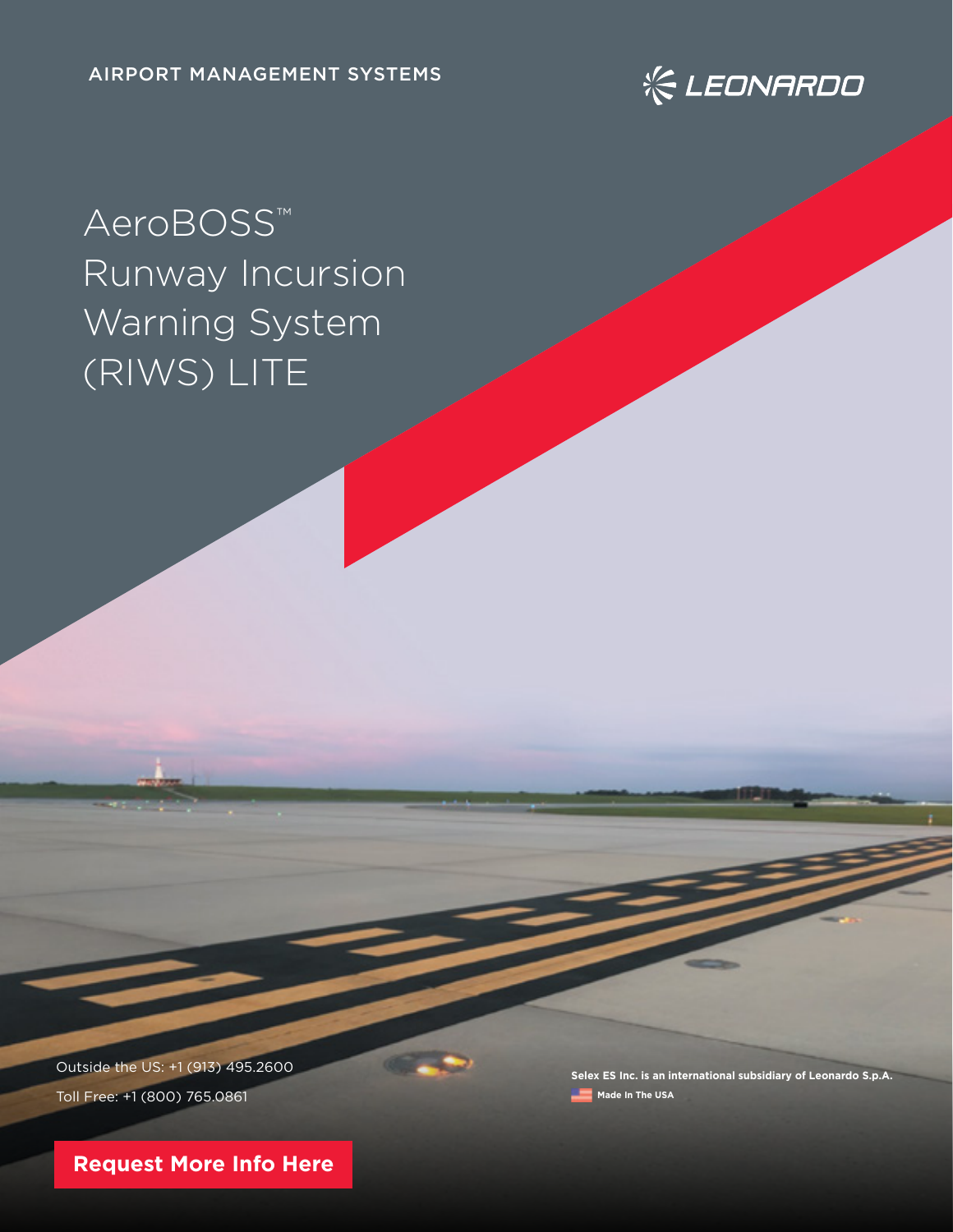## **AeroBOSS™ Runway Incursion Warning System (RIWS) LITE**

The AeroBOSS™ RIWS LITE is part of Leonardo's AeroBOSS software suite that provides airports real-time situational awareness, monitoring, and alerting to improve safety, resource coordination, and performance.

AeroBOSS Runway Incursion Warning System (RIWS) LITE is portable, low-cost, in-vehicle technology that prevents runway incursions. AeroBOSS RIWS alerts a vehicle driver of potential incursions before they enter the Runway Safety Area (RSA) or any other identified hazard areas at an airport. AeroBOSS RIWS LITE uses the same logic and technology as the AeroBOSS RIWS platform to meet key requirements of the FAA Advisory Circular (150/52-10-25) Revision 2.

AeroBOSS RIWS LITE uses precision GPS receivers and software algorithms that are fully complaint with the FAA AC requirements. The AeroBOSS RIWS LITE system is designed as a portable, low-cost RIWS solution for airport fleets of all sizes, for use in contractor vehicles or in reserve or seasonal apparatus.

### **Key Elements of AeroBOSS™ RIWS LITE**

- **›** All equipment installed in vehicle
- **›** Portable from vehicle to vehicle
- **›** Requires only a 12 V DC power supply
- **›** No need for airfield receivers or specialized equipment
- **›** Alerts are based on distance, heading, and speed of vehicle
- **›** Can be configured as standalone in the vehicle or part of a fleet/team command and control
- **›** All alerts and alert zones are customizable
- **›** Can be configured to alert when low visibility operations are in place
- **›** Geofences are based on airport's own GIS files
- **›** Provides custom audible and visual alerts using up to eight (8) LEDs
- **›** Accommodates a wide range of notifications through an array of display color configurations
- **›** Ensures RIWS alerts are not dependent on cellular or wireless connectivity
- **›** Allows remote control of runway safety areas

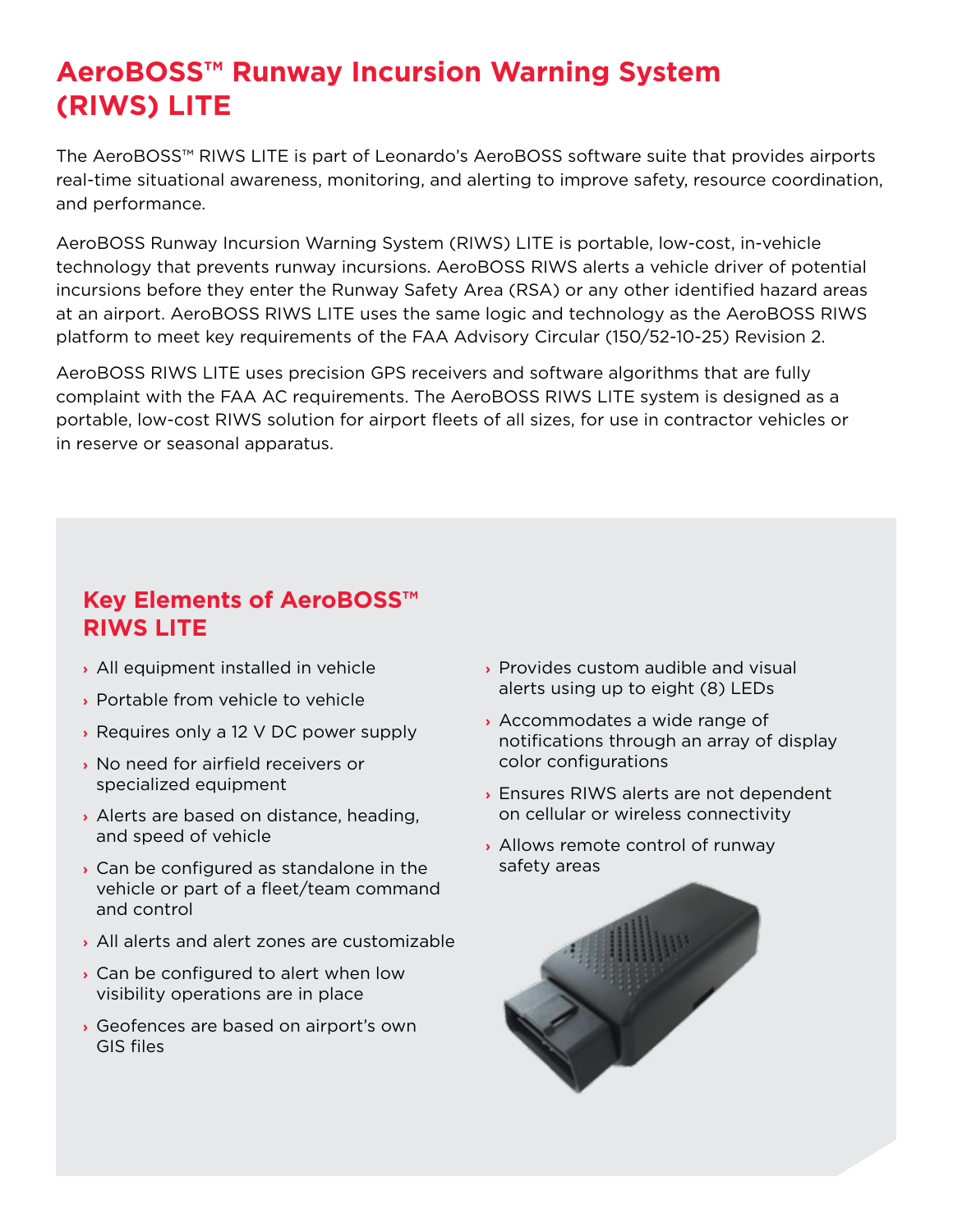







AeroBOSS™ provides real-time situational awareness, monitoring and alerting through an integrated software suite. AeroBOSS improves safety, resource coordination and performance for airports and their stakeholders. AeroBOSS is an enterprise level system that is composed of a set of modules that allow airports to deploy the right tools for each department's specific needs without burdening users with unnecessary complexity. Some of the busiest airports worldwide depend on AeroBOSS to safely manage surface operations and prevent runway incursions in all weather conditions.

#### **Benefits of AeroBOSS™ RIWS LITE**

- **›** Built-in vehicle tracking
- **›** Integrated GIS engine for geofence alert areas
- **›** Unlimited number of vehicle alerts, including over-speed and terrain warnings
- **›** Important ability to alert the drivers when ILS-protected areas are active
- **›** Essential data sharing is supported with the Safety Management Systems (SMS)
- **›** Event based data interface with most major Safety Management Systems (SMS)